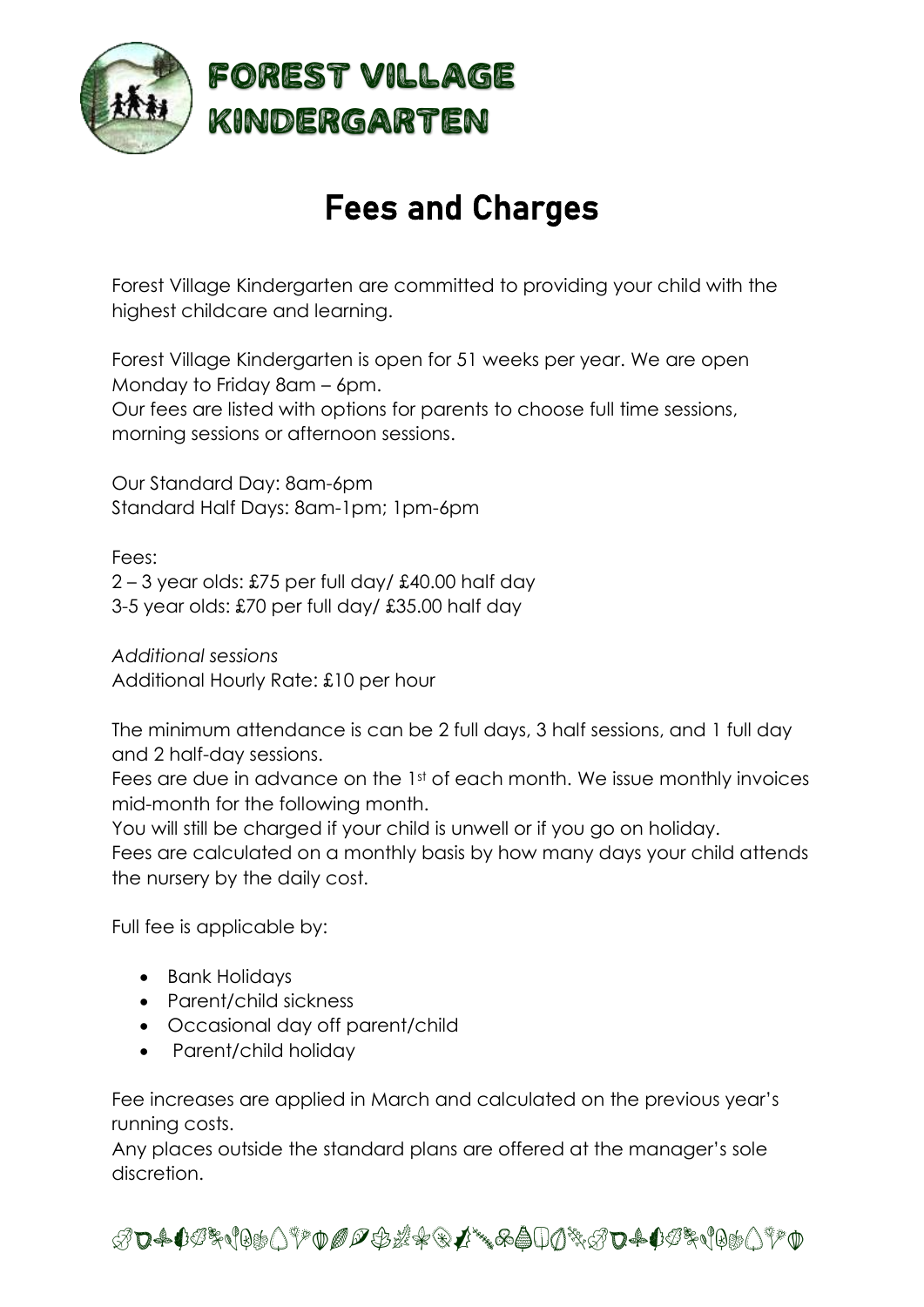### **Registration**

In order to register your child at Forest Village Kindergarten, please fill in our online application form from our website. There is a registration fee of £100 that will need to be paid the same day you hand in your application form. An invoice will be sent to you via email with our bank details.

On accepting a place, this fee will go towards your child's settling in fee. If we do not have spaces available, you can join our waiting list. We regularly review our occupancy, and availability is assessed taking in any leavers. If your child does not receive a place to start at the requested time, they will remain on the waiting list until a place becomes available. We will aim to give you an update on your position after each review.

## **Allocation of Places**

Places are offered on the basis of the following order of priority:

- 1. A child who is currently at the Kindergarten wishing to increase their sessions.
- 2. A child with a sibling already at the Kindergarten
- 3. The date of waiting list registration

## **Offer and Acceptance Deadline**

If you are at the top of the waiting list, we will offer you a place that becomes available. It may not be your requested days and times. If you do not take the offered sessions, your child will remain on the top of the list until your requested sessions become available. When you are offered a place, you will have 72 hours to accept the place, or it will be offered to the next person.

# **Accepting a place**

In order to accept a place, you are required to pay a £100 refundable deposit. You will be sent an invoice by email. Upon receipt of payment, we will confirm your sessions are secure. The £100 will be deducted from your last invoice once 1-month notice is given informing us that your child will be leaving. You will also need to pay 1 month of nursery fees in advance.

#### **Decreasing days or withdrawing from the Kindergarten**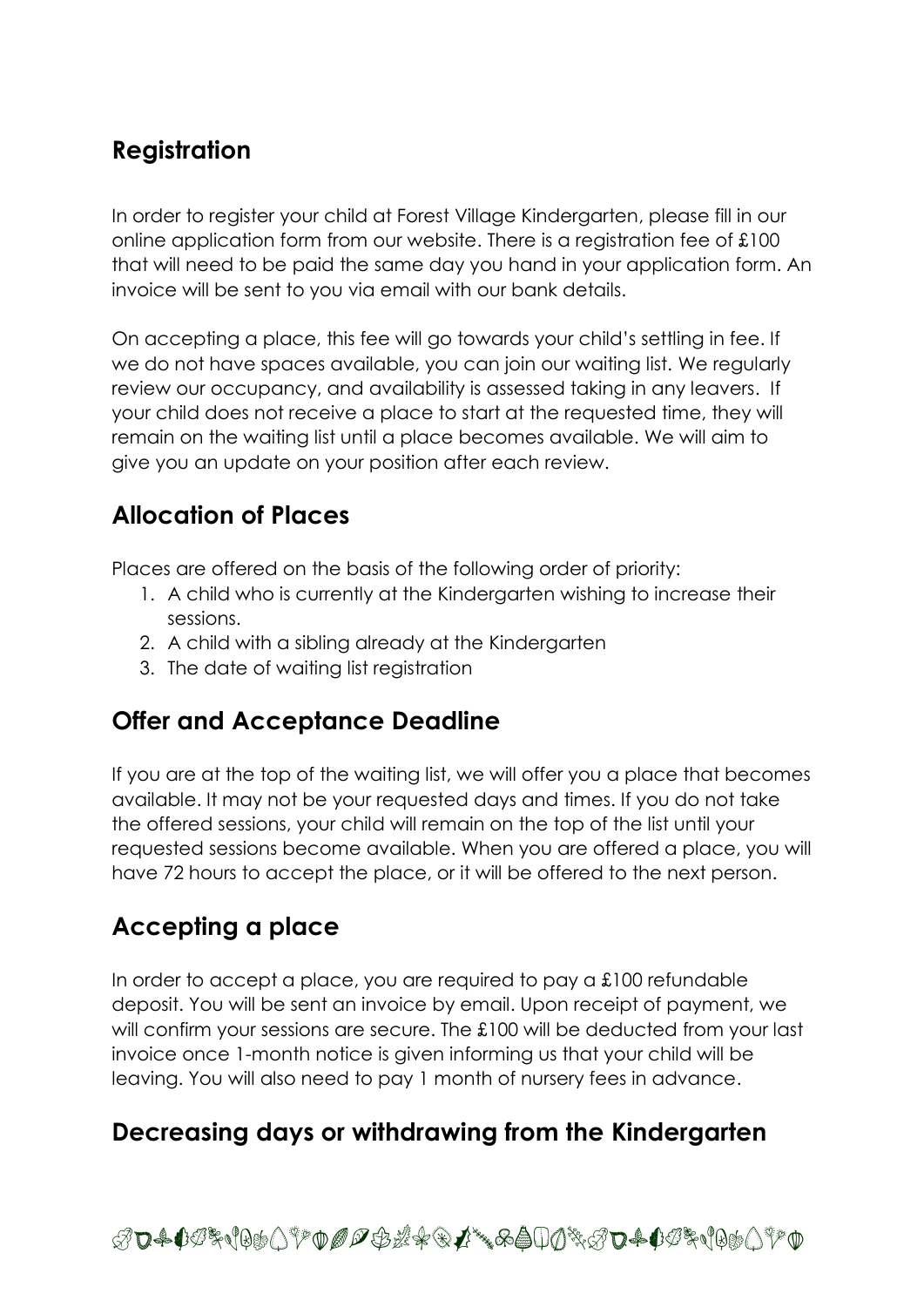Should you wish to decrease the number of sessions your child attends or would like to withdraw your place from the Kindergarten, one calendar month notice is required. Notice must be submitted in writing before the Invoice for the following month is sent out, and must be confirmed by email by the Kindergarten Manager.

## **Cancelling a confirmed place (prior to starting or during the settling in sessions)**

Should you wish to cancel your child's place at Forest Village Kindergarten prior to starting or during the settling in sessions, we ask that you inform us as soon as possible. The Kindergarten fees paid and the registration fee will not be refunded. You will be able to receive the £100 deposit within one calendar month.

#### **Late Collection**

If you are late collecting your child (after 6pm), you will be charged for £1.00 per minute.

## **Early Years Funding**

It is available to children aged 3-5 years of age. Please find more information on the governments specially designed website here:

https://www.childcarechoices.gov.uk

You are able to share your additional 15 hours with up to another 2 providers if they accept. For more information please see our Funding policy or as the manager.

Working parents of 3-year-olds may be eligible to Extended Free Early Education and Childcare, which is an extra 15 hours per week. In order to be eligible, both parents must be working and meet the eligibility criteria. To find out if you are eligible please visit the [HM Revenue website.](https://www.gov.uk/apply-30-hours-free-childcare)

| If your child is born between: | Your child's funding will |
|--------------------------------|---------------------------|
|                                | commence:                 |
| 1 September to 31 December     | 1 January (Spring term)   |
| 1 January to 31 March          | 1 April (Summer term)     |
| 1 April to 31 August           | 1 September (Autumn term) |

ABCDEFGHIJKLMNOPQRSTVWXYZABCDEFGHIJKL